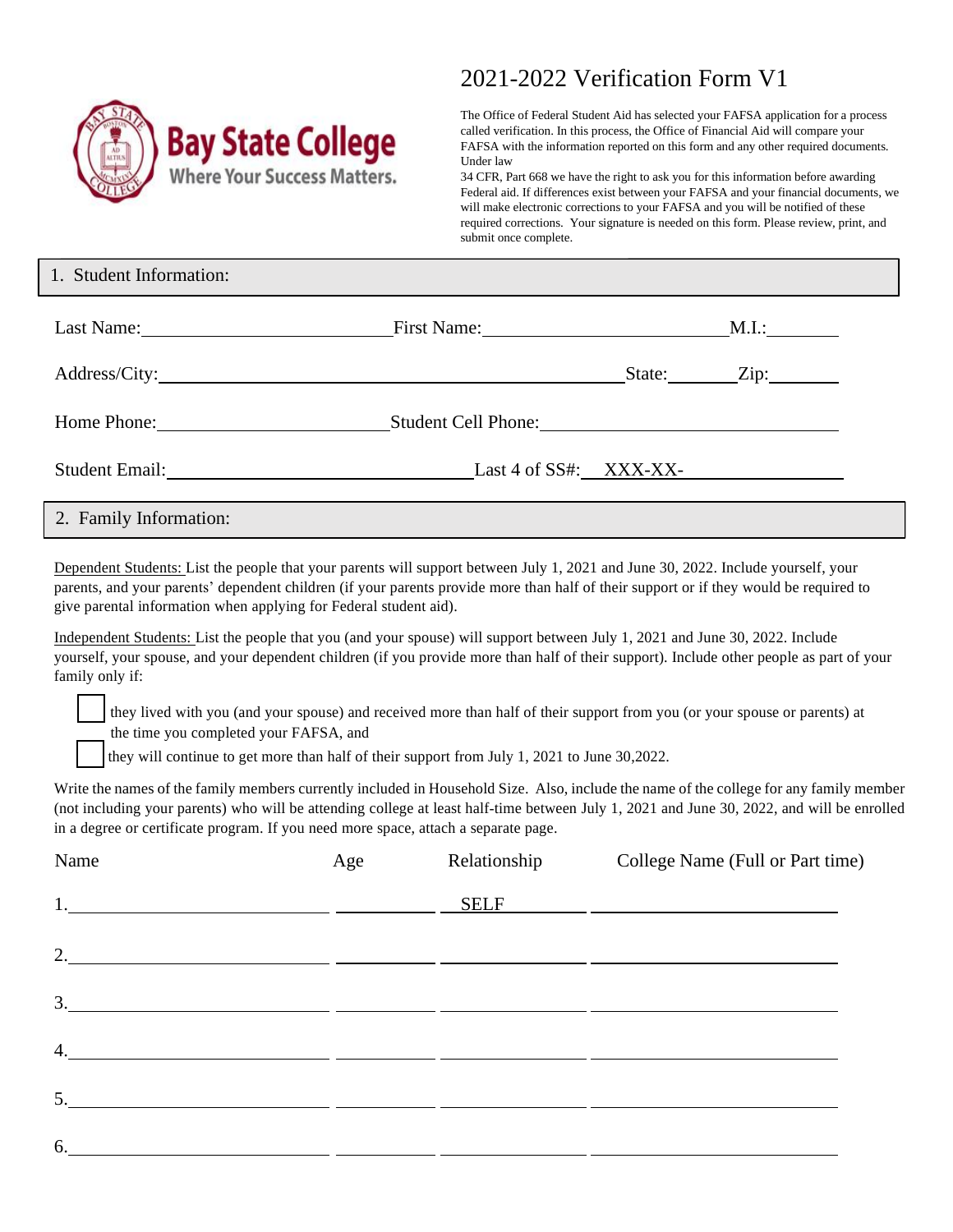| 3. Student's (and Spouse's) income information: Please check only one box below.                                                                                                                                                                                                                                                                                                            |                                  |                   |
|---------------------------------------------------------------------------------------------------------------------------------------------------------------------------------------------------------------------------------------------------------------------------------------------------------------------------------------------------------------------------------------------|----------------------------------|-------------------|
| I have used (or will use) the IRS Data Retrieval Tool (DRT) in FAFSA on the Web to transfer 2019 IRS data into the FAFSA.                                                                                                                                                                                                                                                                   |                                  |                   |
| Attached is a copy of my (and my spouse's) 2019 IRS Tax Return Transcript (TRT). Order this using form 4506-Tez. **Please add<br>student name and SS# or ID# to all IRS documents. A signed copy of Form 1040 filed with the IRS may be submitted in lieu of TRT.                                                                                                                           |                                  |                   |
| I did not file and was not required to file a 2019 Federal Tax Return. W-2 forms must be submitted to document income earned from<br>work. If you (or spouse, if applicable) did not receive a W-2 for all or any part of your income for 2019, list the source and amount<br>below.                                                                                                        |                                  |                   |
| I am an independent student and I was not required to file a 2019 Federal Tax Return. I have attached a letter of "Non-filing" status<br>for myself (and spouse) from the IRS. Order using form 4506-Tez. **Please add student name and SS# or ID# to all IRS documents.                                                                                                                    |                                  |                   |
| *Non-Filers are required to complete the following section; if no work income was earned, enter "\$0.00".                                                                                                                                                                                                                                                                                   |                                  |                   |
| <b>Employer Name</b>                                                                                                                                                                                                                                                                                                                                                                        | <b>Annual Amount Earned 2019</b> |                   |
|                                                                                                                                                                                                                                                                                                                                                                                             |                                  | W-2 Form Attached |
|                                                                                                                                                                                                                                                                                                                                                                                             |                                  | W-2 Form Attached |
| 4. Parents' income information: Please check only one box below.                                                                                                                                                                                                                                                                                                                            |                                  |                   |
| My Parents have used (or will use) the IRS Data Retrieval Tool (DRT) in FAFSA on the Web to transfer 2019 IRS data into the<br>FAFSA.                                                                                                                                                                                                                                                       |                                  |                   |
| Attached is a copy of my parents' 2019 IRS Tax Return Transcript (TRT). Order using form 4506-Tez. **Please add student<br>name and SS# or ID# to all IRS documents. A signed copy of Form 1040 filed with the IRS may be submitted in lieu of TRT                                                                                                                                          |                                  |                   |
| My parents did not file and are not required to file a 2019 Federal tax return. W-2 forms must be submitted to document income<br>earned from work. If your parents did not receive a W-2 for all or any part of their income for 2019, list the source and amount<br>below. If married, split out the appropriate amounts for parent 1 and parent 2 (including stepparent, if applicable). |                                  |                   |
| If parent/step-parent did not file a Federal Tax Return please attach a letter of "Non-filing" status for each parent. Order using<br>form4506-Tez. **Please add student name and SS# or ID# to all IRS documents.                                                                                                                                                                          |                                  |                   |
| *Non-Filers are required to complete the following section; if no work income was earned, enter "\$0.00".                                                                                                                                                                                                                                                                                   |                                  |                   |
| <b>Employer Name</b>                                                                                                                                                                                                                                                                                                                                                                        | <b>Annual Amount Earned 2019</b> |                   |
|                                                                                                                                                                                                                                                                                                                                                                                             |                                  | W-2 Form Attached |
| 2. $\frac{1}{\sqrt{2}}$ $\frac{1}{\sqrt{2}}$ $\frac{1}{\sqrt{2}}$ $\frac{1}{\sqrt{2}}$ $\frac{1}{\sqrt{2}}$ $\frac{1}{\sqrt{2}}$ $\frac{1}{\sqrt{2}}$ $\frac{1}{\sqrt{2}}$ $\frac{1}{\sqrt{2}}$ $\frac{1}{\sqrt{2}}$ $\frac{1}{\sqrt{2}}$ $\frac{1}{\sqrt{2}}$ $\frac{1}{\sqrt{2}}$ $\frac{1}{\sqrt{2}}$ $\frac{1}{\sqrt{2}}$ $\frac{1}{\sqrt{2}}$ $\frac{1}{\sqrt{2$                       |                                  | W-2 Form Attached |